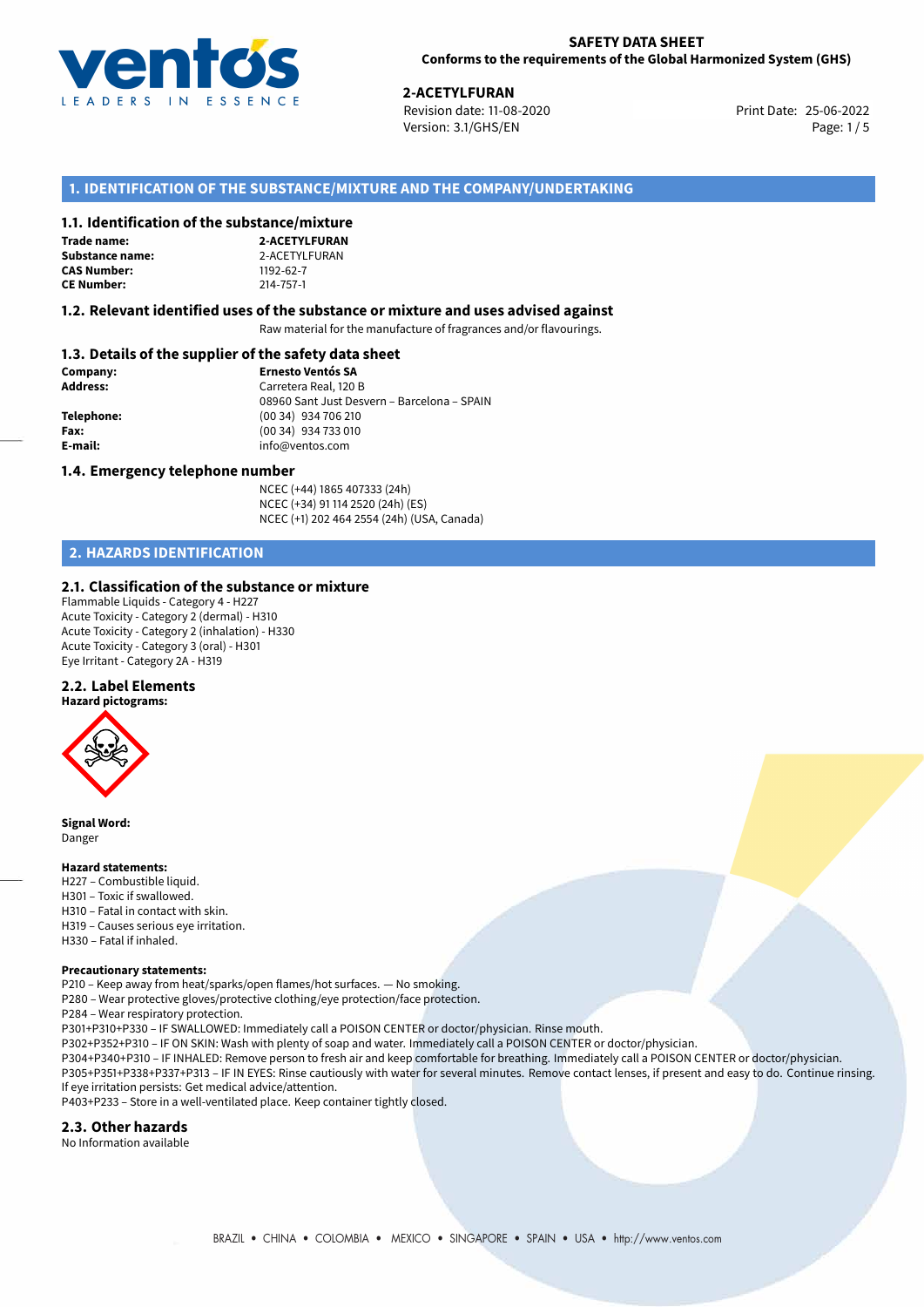

**2-ACETYLFURAN**<br>
Revision date: 11-08-2020 **Print Date: 25-06-2022** Version: 3.1/GHS/EN Page: 2 / 5

# **3. COMPOSITION/INFORMATION ON INGREDIENTS**

#### **3.1. Substances**

| Chemical name: | 2-ACETYLFURAN |
|----------------|---------------|
| CAS number:    | 1192-62-7     |
| EC number: l   | 214-757-1     |

#### **Hazardous constituents:**

| <b>Chemical Name</b> | % (w/w)   | CAS No<br><b>EC No</b> | <b>Classification according to GHS</b>                                                                                                                                                                                    |
|----------------------|-----------|------------------------|---------------------------------------------------------------------------------------------------------------------------------------------------------------------------------------------------------------------------|
| l 2-ACETYLFURAN      | $\geq$ 50 | 1192-62-7<br>214-757-1 | Flammable Liquids - Category 4 - H227<br>Acute Toxicity - Category 2 (dermal) - H310<br>Acute Toxicity - Category 2 (inhalation) - H330<br>Acute Toxicity - Category 3 (oral) - H301<br>Eye Irritant - Category 2A - H319 |

[See the full text of the hazard statements in section 16.](#page-4-0)

#### **3.2. Mixtures**

Not applicable.

# **4. FIRST-AID MEASURES**

#### **4.1. Description of necessary first aid measures**

| Ingestion:    | Rinse mouth with water.<br>Obtain medical advice.<br>Keep at rest. Do not induce vomiting.                                                           |
|---------------|------------------------------------------------------------------------------------------------------------------------------------------------------|
| Eye contact:  | In case of contact with eyes, rinse immediately with plenty of water for at least 15 minutes and seek medical advice.                                |
| Inhalation:   | Remove person to fresh air and keep at rest.<br>Seek immediate medical advice.                                                                       |
| Skin contact: | Take off immediately all contaminated clothing.<br>Thoroughly wash affected skin with soap and water.<br>Seek medical attention if symptoms persist. |

# **4.2. Most important symptoms and effects, both acute and delayed**

No information available.

#### **4.3. Indication of any immediate medical attention and special treatment needed** No information available.

**5. FIRE-FIGHTING MEASURES**

# **5.1. Extinguishing Media**

Water spray, carbon dioxide, dry chemical powder or appropriate foam. For safety reasons do not use full water jet.

#### **5.2. Special hazards arising from the substance or mixture**

Known or Anticipated Hazardous Products of Combustion: Emits toxic fumes under fire conditions.

#### **5.3. Advice for firefighters**

High temperatures can lead to high pressures inside closed containers. Avoid inhalation of vapors that are created. Use appropriate respiratory protection. Do not allow spillage of fire to be poured into drains or watercourses. Wear self-contained breathing apparatus and protective clothing.

### **6. ACCIDENTAL RELEASE MEASURES**

#### **6.1. Personal precautions, protective equipment and emergency procedures**

Evacuate surronding areas. Ensure adequate ventilation. Keep unnecessary and unprotected personnel from entering. Do not breathe vapor/spray. Avoid contact with skin and eyes. Information regarding personal protective measures: see section 8.

#### **6.2. Environmental precautions**

To avoid possible contamination of the environment, do not discharge into any drains, surface waters or groundwaters.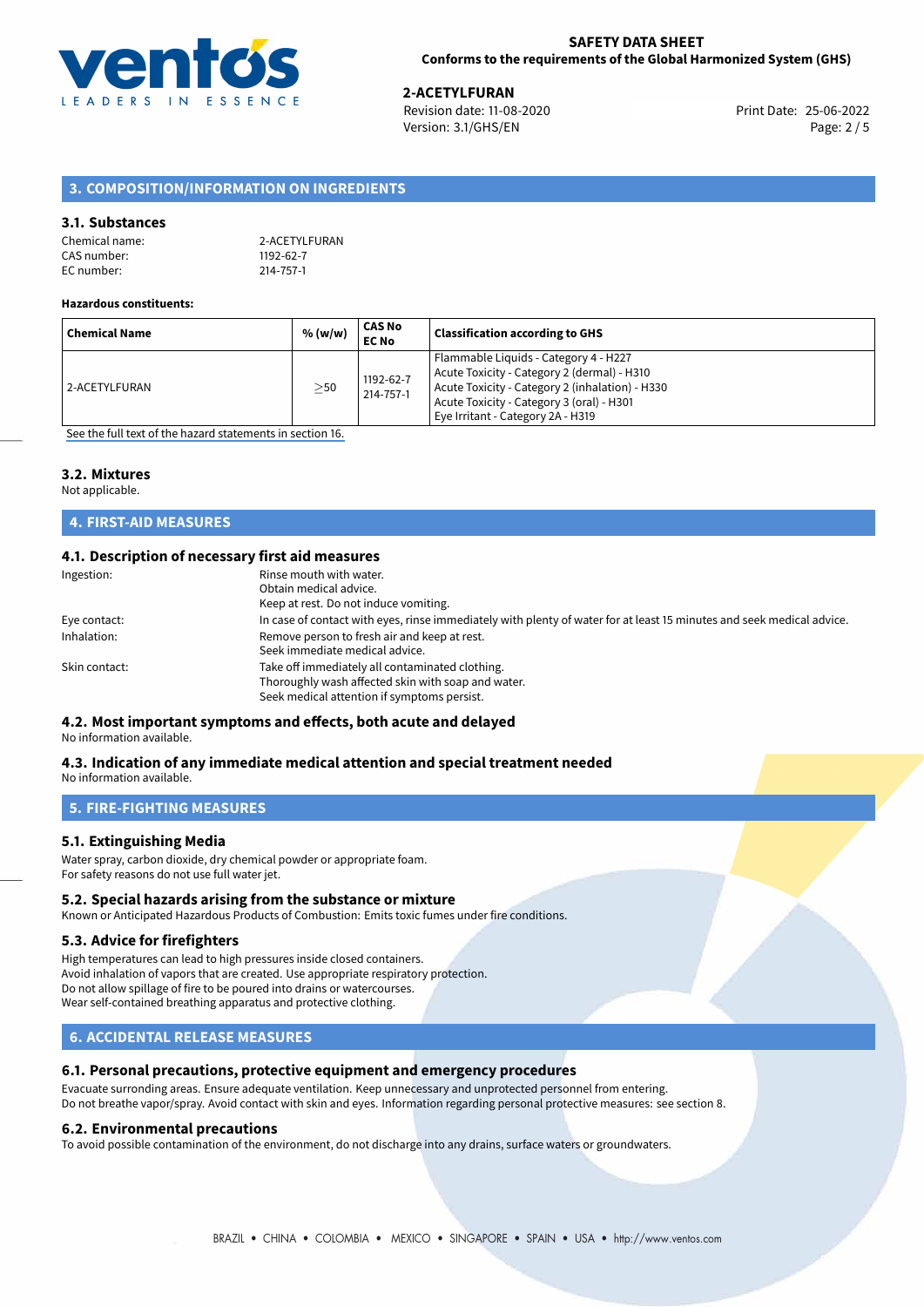

**2-ACETYLFURAN**<br>
Revision date: 11-08-2020<br> **25-06-2022** Print Date: 25-06-2022 Revision date: 11-08-2020 Version: 3.1/GHS/EN Page: 3 / 5

# **6.3. Methods and materials for containment and cleaning up**

Cover with an inert, inorganic, non-combustible absorbent material (e.g. dry-lime, sand, soda ash). Place in covered containers using non-sparking tools and transport outdoors. Avoid open flames or sources of ignition (e.g. pilot lights on gas hot water heater). Ventilate area and wash spill site after material pickup is complete.

#### **6.4. Reference to other sections**

Information regarding exposure controls, personal protection and disposal considerations can be found in sections 8 and 13.

#### **7. HANDLING AND STORAGE**

#### **7.1. Precautions for safe handling**

Do not store or handle this material near food or drinking water. Do not smoke. Avoid contact with the eyes, skin and clothing. Wear protective clothing and use glasses. Observe the rules of safety and hygiene at work. Keep in the original container or an alternative made from a compatible material.

### **7.2. Conditions for safe storage, including any incompatibilities**

Store in tightly closed and preferably full containers in a cool, dry and ventilated area, protected from light. Keep away from sources of ignition (e.g. hot surfaces, sparks, flame and static discharges). Keep away from incompatible materials (see section 10).

#### **7.3. Specific end use(s)**

No information available.

### **8. EXPOSURE CONTROLS AND PERSONAL PROTECTION**

#### **8.1. Control parameters**

Components with occupational exposure limits: None known.

#### **8.2. Exposure controls**

Measures should be taken to prevent materials from being splashed into the body. Provide adequate ventilation, according to the conditions of use. Use a mechanical exhaust if required.

#### **8.3. Individual protection measures, such as personal protective equipment**

| Eye/Face protection:             | Chemical safety goggles are recommended. Wash contaminated goggles before reuse.                                                            |  |  |
|----------------------------------|---------------------------------------------------------------------------------------------------------------------------------------------|--|--|
| Hand Protection:                 | Chemical-resistant gloves are recommended. Wash contaminated gloves before reuse.                                                           |  |  |
| Body protection:                 | Personal protective equipment for the body should be selected based on the task being performed and the risks<br>involved.                  |  |  |
| Respiratory Protection:          | In case of insufficient ventilation, use suitable respiratory equipment.                                                                    |  |  |
| Environmental exposure controls: | Emissions from ventilation or process equipment should be checked to ensure they comply with environmental<br>protection legislation.       |  |  |
|                                  | In some cases, filters or engineering modifications to the process equipment will be necessary to reduce emissions to<br>acceptable levels. |  |  |

#### **9. PHYSICAL AND CHEMICAL PROPERTIES**

### **9.1. Information on basic physical and chemical properties**

| Appearance:                         | Liquid/solid               |
|-------------------------------------|----------------------------|
| Conforms to standard<br>Colour:     |                            |
| Odour:<br>Conforms to standard      |                            |
| Odour theshold:<br>Not determined   |                            |
| pH:                                 | Not determined             |
| Melting point/freezing point:       | $29 - 30$                  |
| Boling point/boiling range (°C):    | 67 °C (10mmHg)             |
| Flash point:                        | 71 °C                      |
| Evaporation rate:                   | Not determined             |
| Flammability:                       | Not determined             |
| Lower flammability/Explosive limit: | Not determined             |
| Upper flammability/Explosive limit: | Not determined             |
| Vapour pressure:                    | Not determined             |
| Vapour Density:                     | Not determined             |
| Density:                            | $1,097 - 1,11$ g/mL (20°C) |
| Relative density:                   | $1,097 - 1,11(20°C)$       |
| Water solubility:                   | NEARLY INSOLUBLE IN WATER  |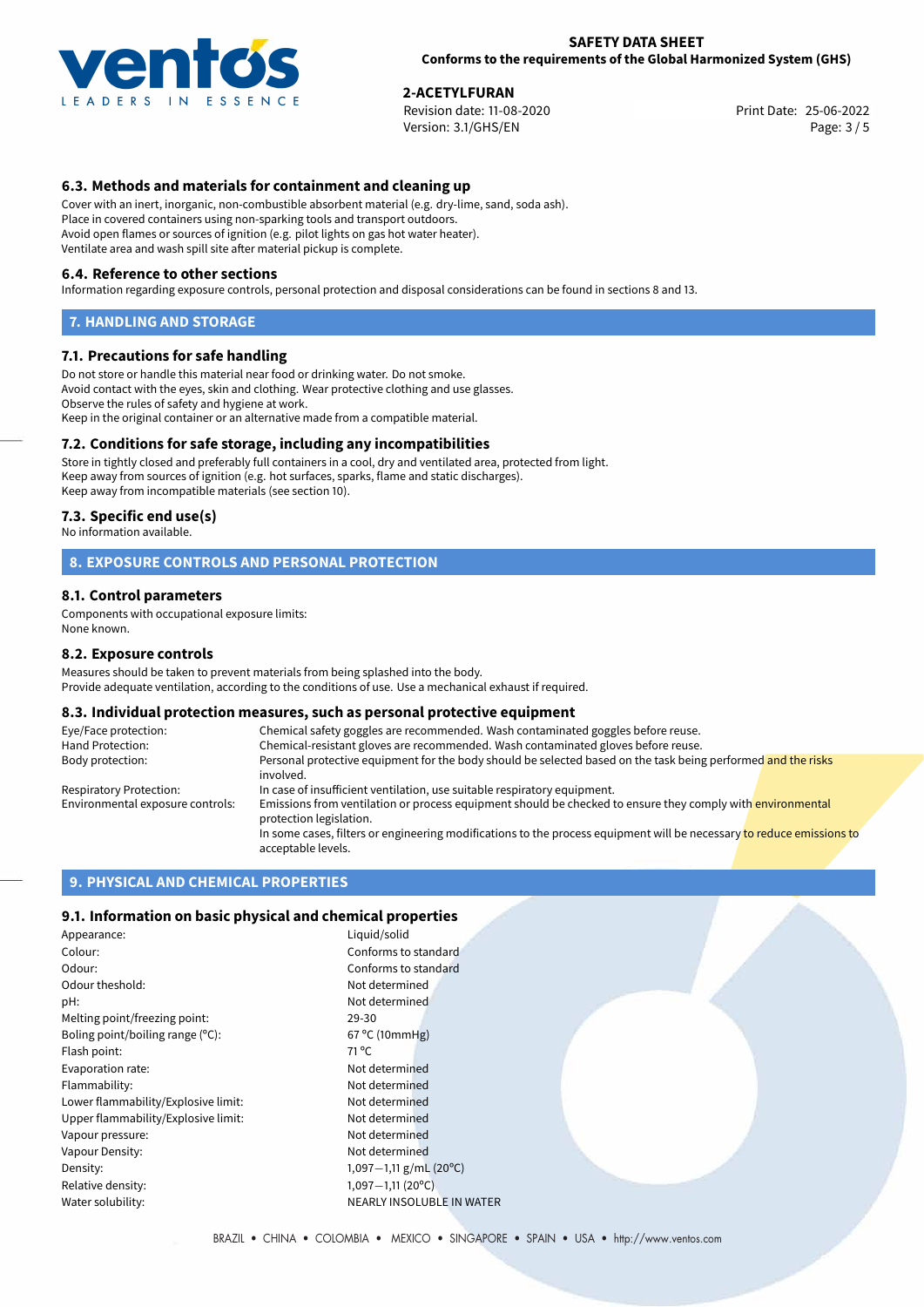

**2-ACETYLFURAN**<br>
Revision date: 11-08-2020 **Print Date: 25-06-2022** Version: 3.1/GHS/EN Page: 4 / 5

- Solubility in other solvents: SOLUBLE IN ETHANOL Partition coefficient n-octanol/water: Not determined Auto-ignition temperature: Not determined Decomposition temperature: Not determined Viscosity, dynamic: Not determined Viscosity, kinematic: Not determined Explosive properties: Not determined Oxidising properties: Not determined
	-

# **10. STABILITY AND REACTIVITY**

#### **10.1. Reactivity**

No hazardous reactions if stored and handled as prescribed/indicated.

#### **10.2. Chemical stability**

The product is stable if stored and handled as prescribed/indicated.

#### **10.3. Possibility of hazardous reactions**

No hazardous reactions if stored and handled as prescribed/indicated.

#### **10.4. Conditions to Avoid**

Conditions to Avoid: Excessive heat, flame or other ignition sources.

#### **10.5. Incompatible materials**

Avoid contact with strong acids and bases and oxidizing agents.

#### **10.6. Hazardous decomposition products**

During combustion may form carbon monoxide and unidentified organic compounds.

# **11. TOXICOLOGICAL INFORMATION**

| Acute toxicity                           | Toxic if swallowed. Fatal in contact with skin. Fatal if inhaled.         |  |
|------------------------------------------|---------------------------------------------------------------------------|--|
| Skin corrosion/irritation                | Based on the data available, the criteria for classification are not met. |  |
| Serious eye damage/irritation            | Causes serious eye irritation.                                            |  |
| <b>Respiratory or skin sensitisation</b> | Based on the data available, the criteria for classification are not met. |  |
| Germ cell mutagenicity                   | Based on the data available, the criteria for classification are not met. |  |
| <b>Carcinogenicity</b>                   | Based on the data available, the criteria for classification are not met. |  |
| Reproductive toxicity                    | Based on the data available, the criteria for classification are not met. |  |
| STOT-single exposure                     | Based on the data available, the criteria for classification are not met. |  |
| <b>STOT-repeated exposure</b>            | Based on the data available, the criteria for classification are not met. |  |
| <b>Aspiration hazard</b>                 | Based on the data available, the criteria for classification are not met. |  |

# **12. ECOLOGICAL INFORMATION**

#### **12.1. Toxicity**

**Assessment:**

Based on the data available, the criteria for classification are not met. **Experimental/calculated data:** No information available.

# **12.2. Degradability**

No information available.

# **12.3. Bioaccumulative potential**

No information available.

# **12.4. Soil mobility**

No information available.

# **12.5. Other adverse effects**

See also sections 6, 7, 13 and 15 Do not allow to get into waste water or waterways.